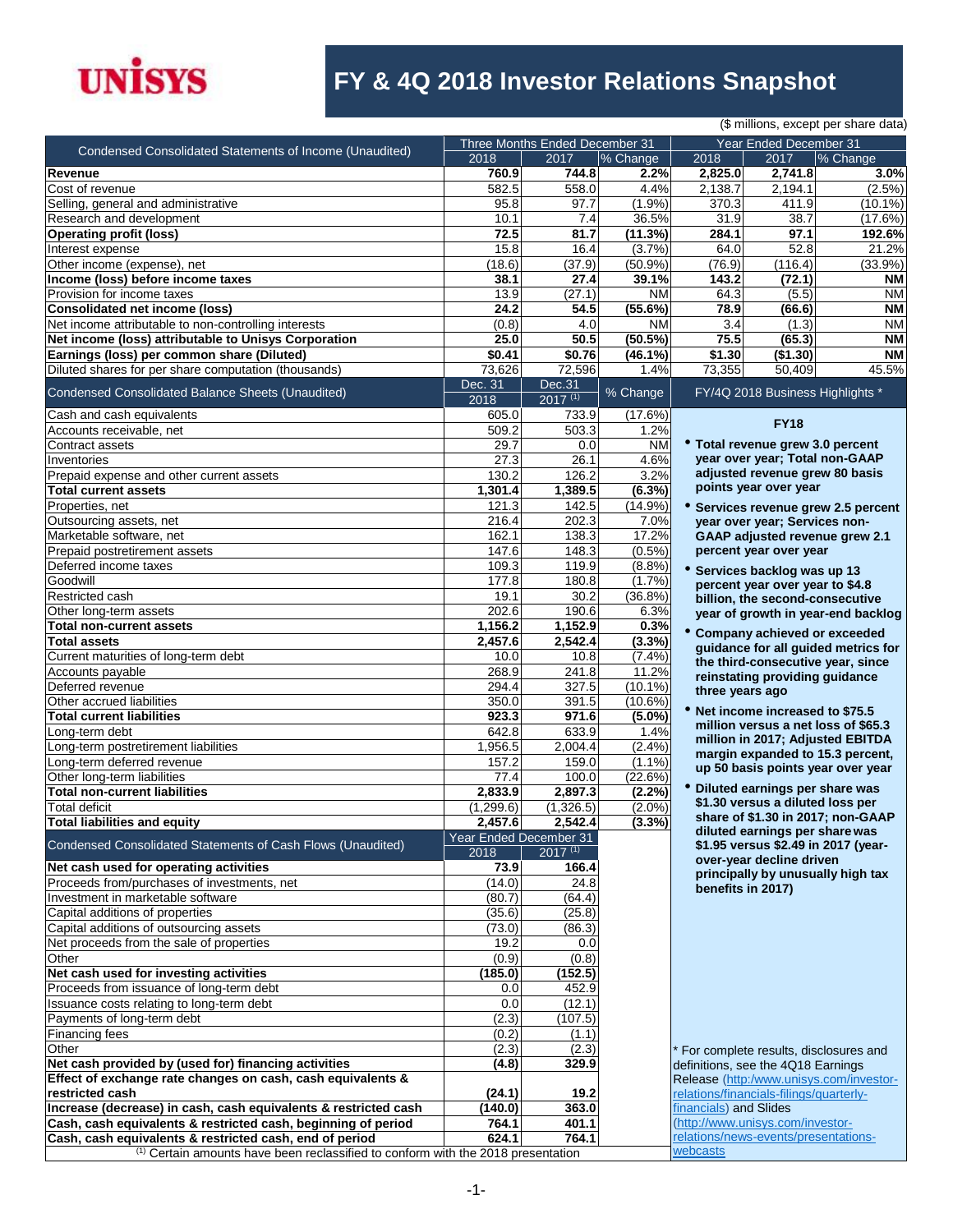## FY18 Non-GAAP Adjusted Revenue Profile (\$M)



| <b>Segment</b>                               | <b>FY18</b> | <b>FY17</b> | Change   | %             | In Constant Currency |
|----------------------------------------------|-------------|-------------|----------|---------------|----------------------|
| Services                                     | \$2,376.9   | \$2,328.2   | \$48.7   | 2.1%          | 1.9%                 |
| Technology                                   | \$385.7     | \$413.6     | (\$27.9) | (6.7%)        | $(5.8\%)$            |
| Total                                        | \$2,762.6   | \$2,741.8   | \$20.8   | 0.8%          | 0.8%                 |
| <b>Segment Detail</b>                        | <b>FY18</b> | FY17        | Change   | %             | In Constant Currency |
| Cloud & Infrastructure Services              | \$1,363.4   | \$1,334.3   | \$29.1   | 2.2%          | 0.0%                 |
| <b>Application Services</b>                  | \$772.4     | \$791.0     | (\$18.6) | (2.4%)        | $(2.3\%)$            |
| <b>Business Process Outsourcing Services</b> | \$241.1     | \$202.9     | \$38.2   | 18.8%         | 16.0%                |
| Technology                                   | \$385.7     | \$413.6     | (\$27.9) | (6.7%)        | (5.8%)               |
| Total                                        | \$2,762.6   | \$2,741.8   | \$20.8   | 0.8%          | 0.8%                 |
| Geography                                    | <b>FY18</b> | <b>FY17</b> | Change   | $\frac{9}{6}$ | In Constant Currency |
| U.S.& Canada                                 | \$1,269.5   | \$1,287.2   | (\$17.7) | (1.4%)        | $(1.4\%)$            |
| International                                | \$1,493.1   | \$1,454.6   | \$38.5   | 2.6%          | 2.6%                 |
| Total                                        | \$2,762.6   | \$2,741.8   | \$20.8   | 0.8%          | 0.8%                 |
| <b>Regional Detail</b>                       | <b>FY18</b> | <b>FY17</b> | Change   | $\frac{9}{6}$ | In Constant Currency |
| U.S. & Canada                                | \$1,269.5   | \$1,287.2   | (\$17.7) | (1.4%         | (1.4%)               |
| <b>EMEA</b>                                  | \$775.7     | \$810.0     | (\$34.3) | (4.2%)        | $(7.4\%)$            |
| Asia Pacific                                 | \$403.8     | \$360.6     | \$43.2   | 12.0%         | 13.1%                |
| Latin America                                | \$313.6     | \$284.0     | \$29.6   | 10.4%         | 19.2%                |
| Total                                        | \$2,762.6   | \$2,741.8   | \$20.8   | 0.8%          | 0.8%                 |
| Sector                                       | <b>FY18</b> | <b>FY17</b> | Change   | %             | In Constant Currency |
| Enterprise                                   | \$2,188.8   | \$2,170.9   | \$17.9   | 0.8%          | 0.8%                 |
| U.S. Federal                                 | \$573.8     | \$570.9     | \$2.9    | 0.5%          | 0.5%                 |
| Total                                        | \$2,762.6   | \$2,741.8   | \$20.8   | 0.8%          | 0.8%                 |
| <b>Sector Detail</b>                         | <b>FY18</b> | <b>FY17</b> | Change   | %             | In Constant Currency |
| U.S. Federal                                 | \$573.8     | \$570.9     | \$2.9    | 0.5%          | 0.5%                 |
| <b>Public Sector</b>                         | \$614.0     | \$646.9     | (\$32.9) | $(5.1\%)$     | (4.4%)               |
| Commercial                                   | \$918.1     | \$842.0     | \$76.1   | 9.0%          | 7.8%                 |
| Financial                                    | \$656.7     | \$682.0     | (\$25.3) | (3.7%)        | $(2.9\%)$            |
| Total                                        | \$2,762.6   | \$2,741.8   | \$20.8   | 0.8%          | 0.8%                 |
| <b>Revenue Type</b>                          | <b>FY18</b> | <b>FY17</b> | Change   | $\%$          |                      |
| <b>Recurring Services</b>                    | \$1,938.4   | \$1,834.6   | \$103.8  | 5.7%          |                      |
| <b>Non-Recurring Services</b>                | \$438.5     | \$493.6     | (\$55.1) | (11.2%)       |                      |
| Technology                                   | \$385.7     | \$413.6     | (\$27.9) | (6.7%)        |                      |
| Total                                        | \$2,762.6   | \$2,741.8   | \$20.8   | 0.8%          |                      |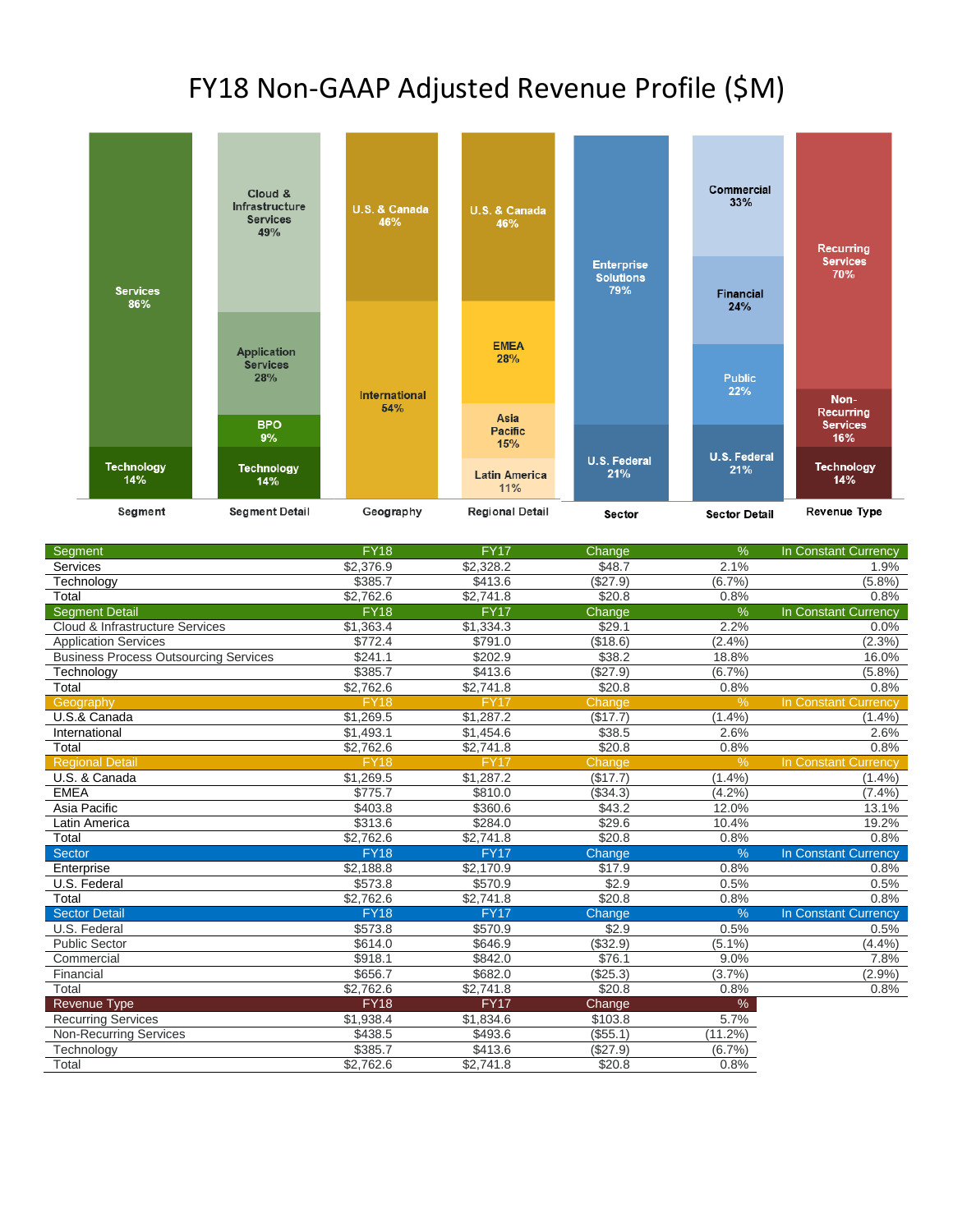## FY18 GAAP Revenue Profile (\$M)



| Segment                                      | <b>FY18</b> | <b>FY17</b> | Change   | %             | In Constant Currency        |
|----------------------------------------------|-------------|-------------|----------|---------------|-----------------------------|
| Services                                     | \$2,386.3   | \$2,328.2   | \$58.1   | 2.5%          | 2.4%                        |
| Technology                                   | \$438.7     | \$413.6     | \$25.1   | 6.1%          | 6.5%                        |
| Total                                        | \$2.825.0   | \$2,741.8   | \$83.2   | 3.0%          | 3.0%                        |
| <b>Segment Detail</b>                        | <b>FY18</b> | <b>FY17</b> | Change   | $\%$          | In Constant Currency        |
| Cloud & Infrastructure Services              | \$1,363.4   | \$1,334.3   | \$29.1   | 2.2%          | 2.0%                        |
| <b>Application Services</b>                  | \$772.4     | \$791.0     | (\$18.6) | (2.4%         | $(2.0\%)$                   |
| <b>Business Process Outsourcing Services</b> | \$250.5     | \$202.9     | \$47.6   | 23.5%         | 21.6%                       |
| Technology                                   | \$438.7     | \$413.6     | \$25.1   | 6.1%          | 6.5%                        |
| Total                                        | \$2,825.0   | \$2,741.8   | \$83.2   | 3.0%          | 3.0%                        |
| Geography                                    | <b>FY18</b> | <b>FY17</b> | Change   | %             | <b>In Constant Currency</b> |
| U.S.& Canada                                 | \$1.274.6   | \$1,287.2   | (\$12.6) | $(1.0\%)$     | $(1.0\%)$                   |
| International                                | \$1,550.4   | \$1,454.6   | \$95.8   | 6.6%          | 6.5%                        |
| Total                                        | \$2,825.0   | \$2,741.8   | \$83.2   | 3.0%          | 3.0%                        |
| <b>Regional Detail</b>                       | <b>FY18</b> | <b>FY17</b> | Change   | $\frac{9}{6}$ | In Constant Currency        |
| U.S. & Canada                                | \$1,274.6   | \$1,287.2   | (\$12.6) | $(1.0\%)$     | $(1.0\%)$                   |
| <b>EMEA</b>                                  | \$823.7     | \$810.0     | \$13.7   | 1.7%          | $(1.6\%)$                   |
| Asia Pacific                                 | \$411.0     | \$360.6     | \$50.4   | 14.0%         | 15.0%                       |
| Latin America                                | \$315.7     | \$284.0     | \$31.7   | 11.2%         | 20.0%                       |
| Total                                        | \$2,825.0   | \$2,741.8   | \$83.2   | 3.0%          | 3.0%                        |
| Sector                                       | <b>FY18</b> | <b>FY17</b> | Change   | %             | In Constant Currency        |
| Enterprise                                   | \$2,251.2   | \$2,170.9   | \$80.3   | 3.7%          | 3.7%                        |
| U.S. Federal                                 | \$573.8     | \$570.9     | \$2.9    | 0.5%          | 0.5%                        |
| Total                                        | \$2,825.0   | \$2,741.8   | \$83.2   | 3.0%          | 3.0%                        |
| <b>Sector Detail</b>                         | <b>FY18</b> | <b>FY17</b> | Change   | %             | In Constant Currency        |
| U.S. Federal                                 | \$573.8     | \$570.9     | \$2.9    | 0.5%          | 0.5%                        |
| <b>Public Sector</b>                         | \$618.4     | \$646.9     | (\$28.5) | (4.4%         | (3.8%)                      |
| Commercial                                   | \$925.2     | \$842.0     | \$83.2   | 9.9%          | 8.6%                        |
| Financial                                    | \$707.6     | \$682.0     | \$25.6   | 3.8%          | 4.6%                        |
| Total                                        | \$2,825.0   | \$2,741.8   | \$83.2   | 3.0%          | 3.0%                        |
| Revenue Type                                 | <b>FY18</b> | <b>FY17</b> | Change   | $\%$          |                             |
| <b>Recurring Services</b>                    | \$1,938.4   | \$1,834.6   | \$103.8  | 5.7%          |                             |
| <b>Non-Recurring Services</b>                | \$447.9     | \$493.6     | (\$45.7) | $(9.3\%)$     |                             |
| Technology                                   | \$438.7     | \$413.6     | \$25.1   | 6.1%          |                             |
| Total                                        | \$2,825.0   | \$2,741.8   | \$83.2   | 3.0%          |                             |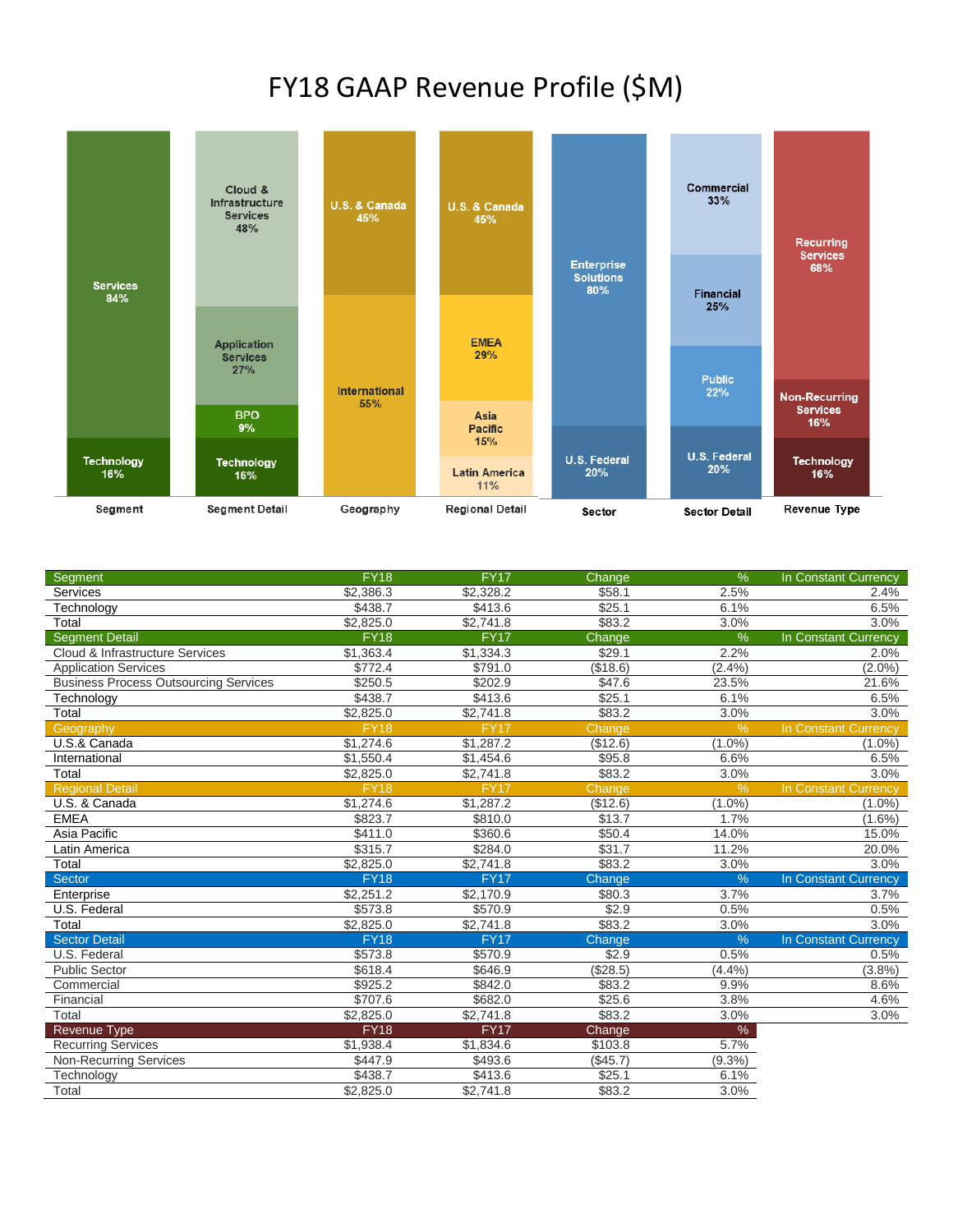## 4Q18 Non-GAAP Adjusted Revenue Profile (\$M)



| Segment                                      | 4Q18                | 4Q17    | Change     | $\%$          | In Constant Currency        |
|----------------------------------------------|---------------------|---------|------------|---------------|-----------------------------|
| Services                                     | \$619.2             | \$592.6 | \$26.6     | 4.5%          | 6.9%                        |
| Technology                                   | \$135.4             | \$152.2 | (\$16.8)   | $(11.0\%)$    | $(9.1\%)$                   |
| Total                                        | \$754.6             | \$744.8 | \$9.8      | 1.3%          | 3.6%                        |
| <b>Segment Detail</b>                        | 4Q18                | 4Q17    | Change     | $\frac{9}{6}$ | In Constant Currency        |
| Cloud & Infrastructure Services              | \$363.2             | \$339.5 | \$23.7     | 7.0%          | 9.5%                        |
| <b>Application Services</b>                  | \$194.3             | \$198.1 | (\$3.8)    | (1.9%         | 0.5%                        |
| <b>Business Process Outsourcing Services</b> | \$61.7              | \$55.0  | \$6.7      | 12.2%         | 13.7%                       |
| Technology                                   | \$135.4             | \$152.2 | (\$16.8)   | $(11.0\%)$    | $(9.1\%)$                   |
| Total                                        | \$754.6             | \$744.8 | \$9.8      | 1.3%          | 3.6%                        |
| Geography                                    | 4Q18                | 4Q17    | Change     | $\%$          | In Constant Currency        |
| U.S.& Canada                                 | \$343.2             | \$309.1 | \$34.1     | 11.0%         | 11.1%                       |
| International                                | \$411.4             | \$435.7 | (\$24.3)   | $(5.6\%)$     | $(1.7\%)$                   |
| Total                                        | \$754.6             | \$744.8 | \$9.8      | 1.3%          | 3.6%                        |
| <b>Regional Detail</b>                       | 4Q18                | 4Q17    | Change     | %             | <b>In Constant Currency</b> |
| U.S. & Canada                                | \$343.2             | \$309.1 | \$34.1     | 11.0%         | 11.1%                       |
| <b>EMEA</b>                                  | \$202.2             | \$259.5 | (\$57.3)   | (22.1%)       | (19.7%)                     |
| Asia Pacific                                 | \$98.4              | \$107.5 | $($ \$9.1) | $(8.5\%)$     | (4.8%)                      |
| Latin America                                | \$110.8             | \$68.7  | \$42.1     | 61.3%         | 73.3%                       |
| Total                                        | \$754.6             | \$744.8 | \$9.8      | 1.3%          | 3.6%                        |
| <b>Sector</b>                                | 4Q18                | 4Q17    | Change     | %             | <b>In Constant Currency</b> |
| Enterprise                                   | \$596.9             | \$599.8 | ( \$2.9)   | $(0.5\%)$     | 2.4%                        |
| U.S. Federal                                 | \$157.7             | \$145.0 | \$12.7     | 8.8%          | 8.8%                        |
| Total                                        | $\overline{$}754.6$ | \$744.8 | \$9.8      | 1.3%          | 3.6%                        |
| <b>Sector Detail</b>                         | 4Q18                | 4Q17    | Change     | $\frac{0}{0}$ | In Constant Currency        |
| U.S. Federal                                 | \$157.7             | \$145.0 | \$12.7     | 8.8%          | 8.8%                        |
| <b>Public Sector</b>                         | \$155.2             | \$166.3 | (\$11.1)   | (6.7%         | $(3.1\%)$                   |
| Commercial                                   | \$232.0             | \$223.2 | \$8.8      | 3.9%          | 4.4%                        |
| Financial                                    | \$209.6             | \$210.3 | (\$0.7)    | (0.3%)        | 4.6%                        |
| Total                                        | \$754.6             | \$744.8 | \$9.8      | 1.3%          | 3.6%                        |
| <b>Revenue Type</b>                          | 4Q18                | 4Q17    | Change     | $\%$          |                             |
| <b>Recurring Services</b>                    | \$502.3             | \$460.9 | \$41.4     | 9.0%          |                             |
| <b>Non-Recurring Services</b>                | \$116.9             | \$131.7 | (\$14.8)   | $(11.2\%)$    |                             |
| Technology                                   | \$135.4             | \$152.2 | (\$16.8)   | $(11.0\%)$    |                             |
| Total                                        | \$754.6             | \$744.8 | \$9.8      | 1.3%          |                             |